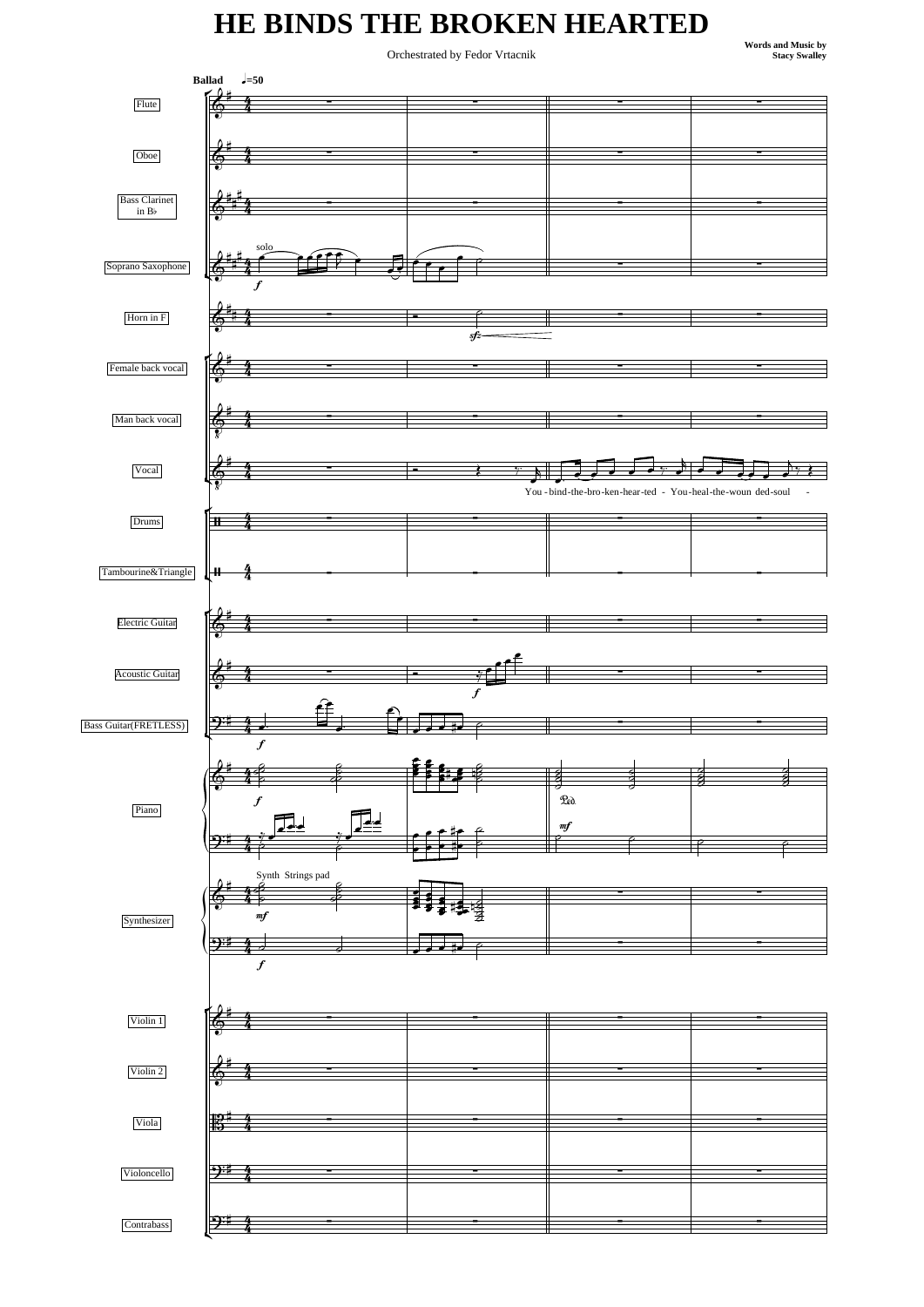

 $\overline{c}$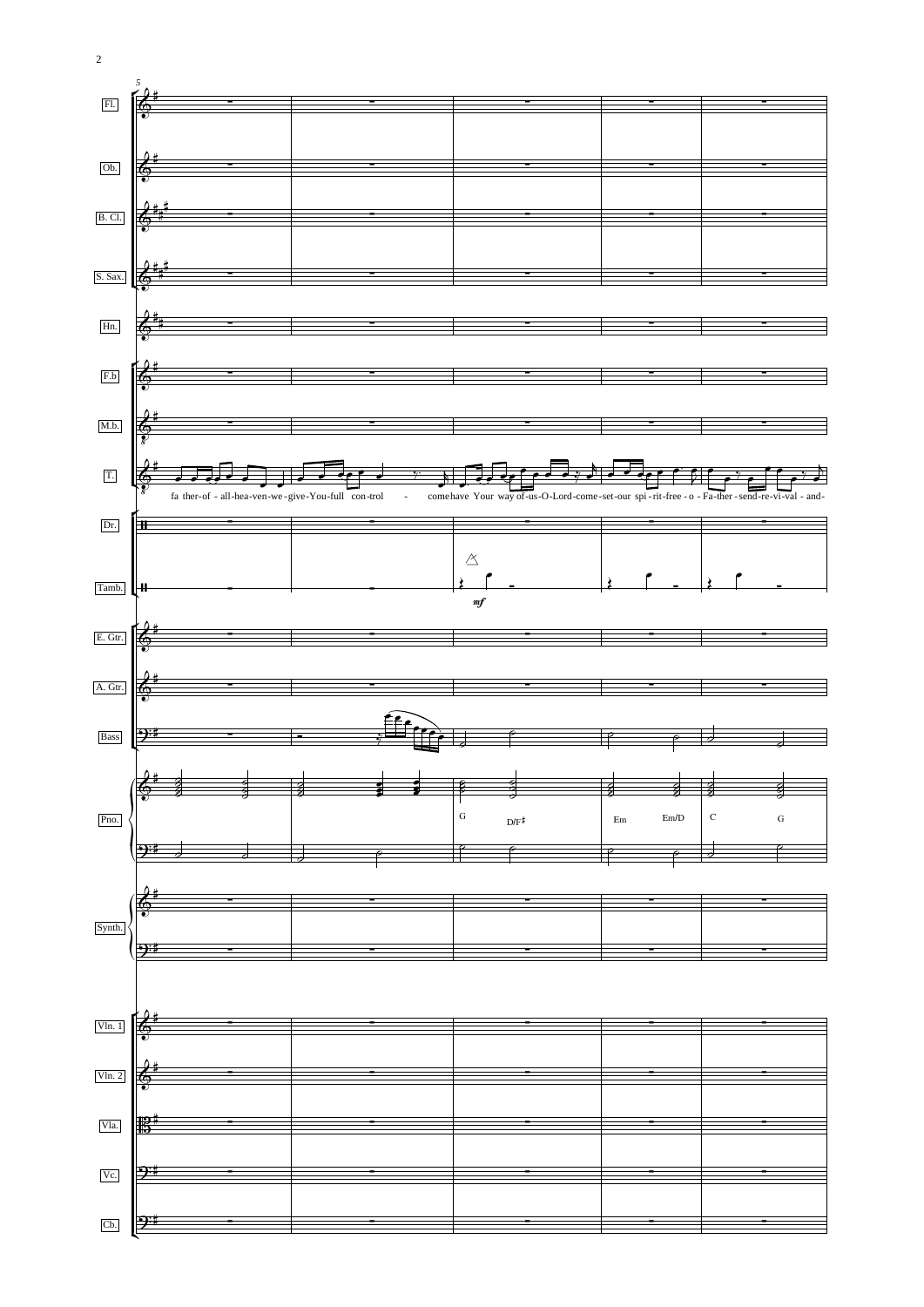

3

mp